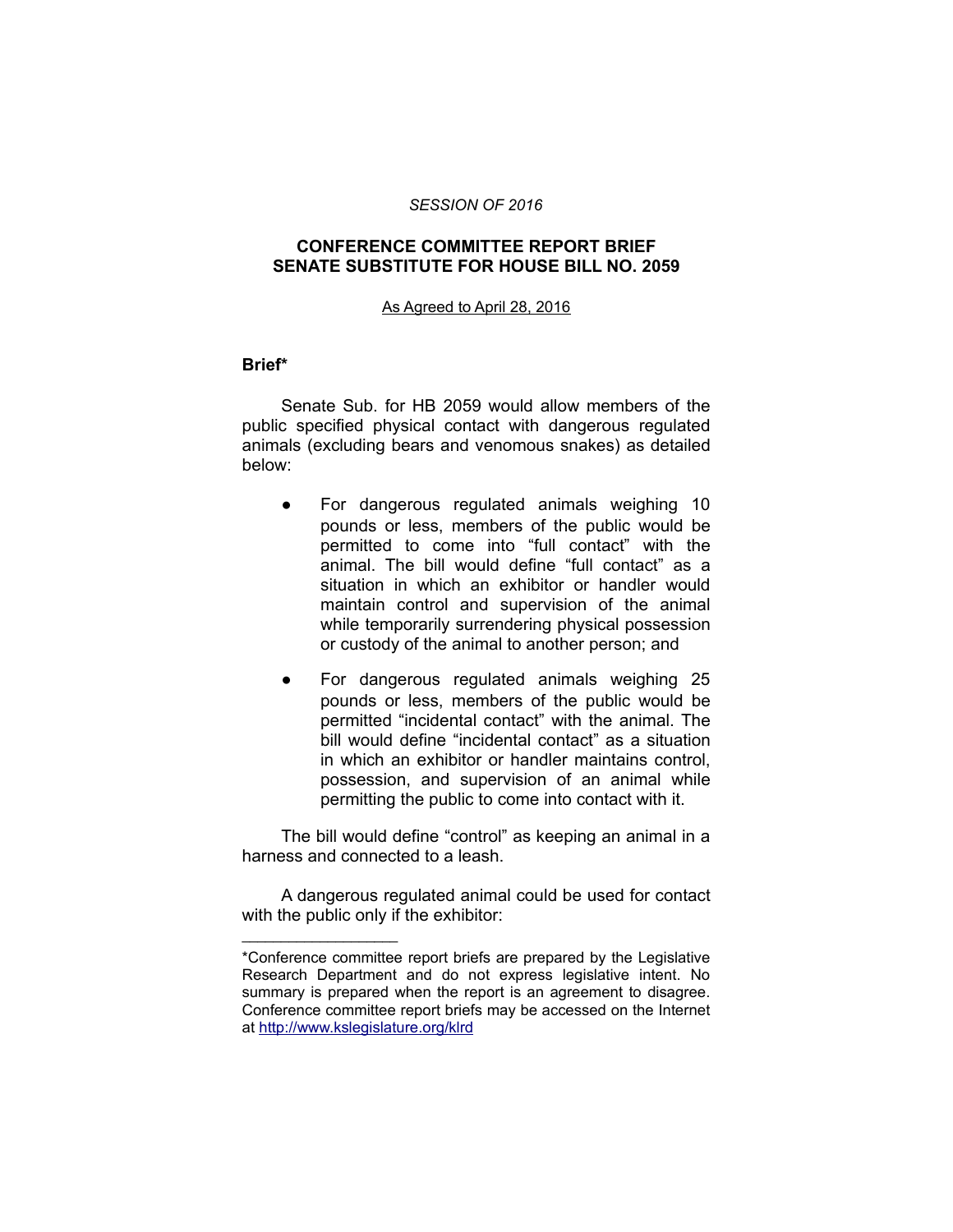- Evaluates the animal and ensures it is compatible with the intended uses of the animal:
- Takes reasonable sanitary precautions to minimize the possibility of disease or parasite transmission which could adversely affect the health or welfare of members of the public or wildlife; and
- Exhibits the animal in a manner that prevents injuries to members of the public or wildlife.

The bill would require all dangerous regulated animals to be maintained under strict supervision and control in order to prevent injuries to members of the public. Additionally, dangerous regulated animals removed from confinement would not be allowed to run at large or be tethered outside.

Before a member of the public comes into physical contact with a dangerous regulated animal weighing between 10 and 25 pounds, he or she would be required to read and sign a statement that contains the following: "the handling or petting of a dangerous regulated animal is inherently dangerous and may result in scratches, bites, or other injuries."

Finally, institutions accredited by the Association of Zoos and Aquariums or the Zoological Association of America would be exempted from reporting and license compliance that is required of local animal control authorities.

# **Conference Committee Action**

The Conference Committee agreed to remove the contents of the Senate Substitute version of the bill and agreed to insert the contents of SB 97, as amended by the House Committee.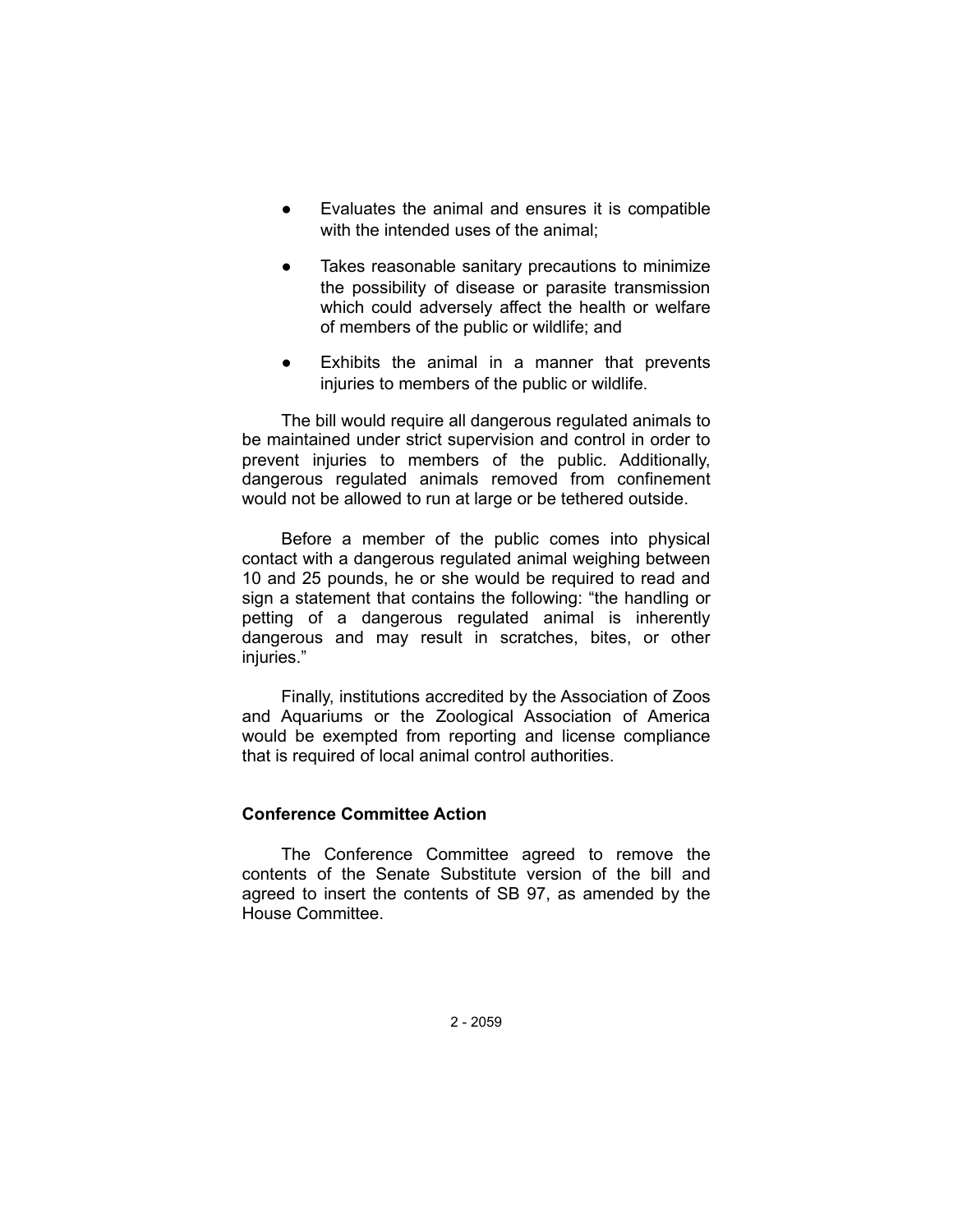## **Background**

[*Note:* the Conference Committee removed the contents of Senate Sub. for HB 2059, which dealt with application requirements and fees to appropriate water that otherwise leaves the states and chemigation permits, and inserted the provisions of SB 97, as amended by the House Committee. Background information on SB 97 follows.]

## *SB 97 Background*

SB 97 was introduced by the Senate Committee on Natural Resources.

At the Senate Committee hearing in 2015, the Director of Tanganyika Wildlife Park, located in Goddard, Kansas, presented testimony in favor of the bill. The Director stated Tanganyika is one of the largest attractions in Kansas, having more than 104,000 visitors in 2014. Additionally, many Tanganyika animals are used for live interactive demonstrations on Jack Hanna's various television appearances, along with other appearances on various daily and late-night talk shows. The Director of Tanganyika stated the current law restricts accredited Kansas zoos from using small cats for educational interactive experiences. By passing the bill, Tanganyika would be able to offer visitors a supervised, up close, and personal experience with the cats while they are small. Additionally, the Director stated the bill would remove cheetahs and clouded leopards from the dangerous animal list, as they have been unfairly grouped with all the big cats that also are listed on the dangerous animal list.

Columbus Zoo and Aquarium Director Emeritus Jack Hanna and representatives of the Zoological Association of America, the Dallas Zoo, and the Nashville Zoo provided written testimony in favor of the bill.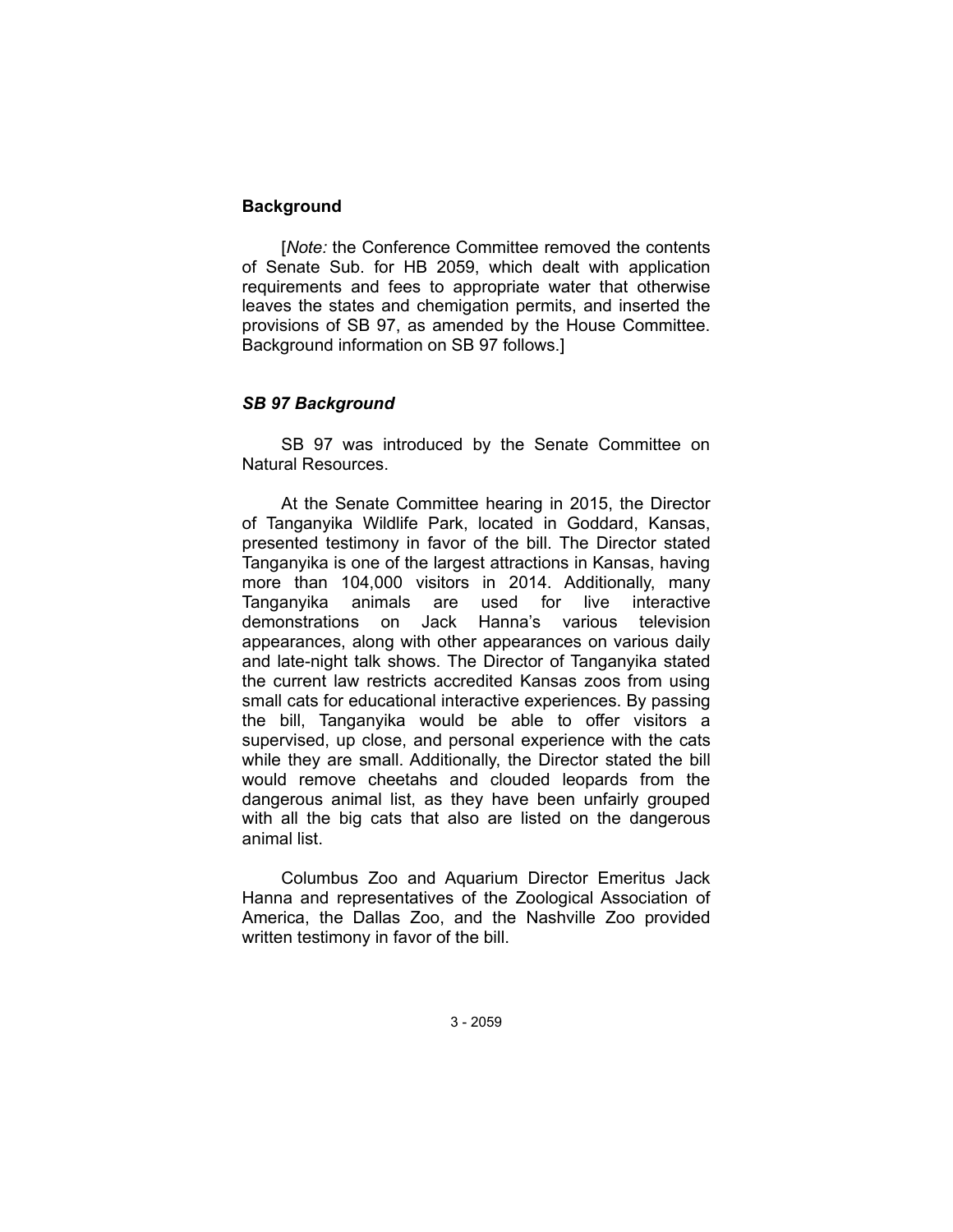Opponents to the bill included a private citizen and a representative of the Humane Society of the United States (HSUS). The private citizen related the story of his wife, whose arm was severed by a tiger at a private zoo in Kansas during a visit with a Boy Scout troop. The HSUS representative provided background to the Committee on the reason for current law, which was passed in 2006 after the 2005 death of a Kansas high school student who was posing for her senior pictures with a tiger at a U.S. Department of Agriculture-licensed wildlife facility in Kansas. The opponents stated wild animals retain their basic instincts, even if born in captivity and hand-raised, and the accreditation process through the Association of Zoos and Aquariums of the Zoological Association of America, as stated in the bill, needs to be closely vetted.

Former Kansas Senator Dwayne Umbarger and two private citizens (the parents of the Kansas high school student who was killed) also provided written testimony opposing the bill.

The Senate Committee amended the bill to clarify dangerous regulated animals removed from confinement would not be allowed to run at large or be tethered outdoors. In addition, three technical amendments were adopted by the Senate Committee.

The Senate Committee of the Whole amended the bill to restore "cheetahs" to the list of dangerous regulated animals, which is current law, and added the definition of "control." The Committee decreased the weight of a dangerous regulated animal that members of the public would be permitted to come into "full contact" with from 25 to 10 pounds. The Committee also added language requiring members of the public to read and sign a statement regarding handling or petting dangerous regulated animals and that doing so may result in injury of some kind.

At the hearing on the bill before the House Committee on Agriculture and Natural Resources, proponents included